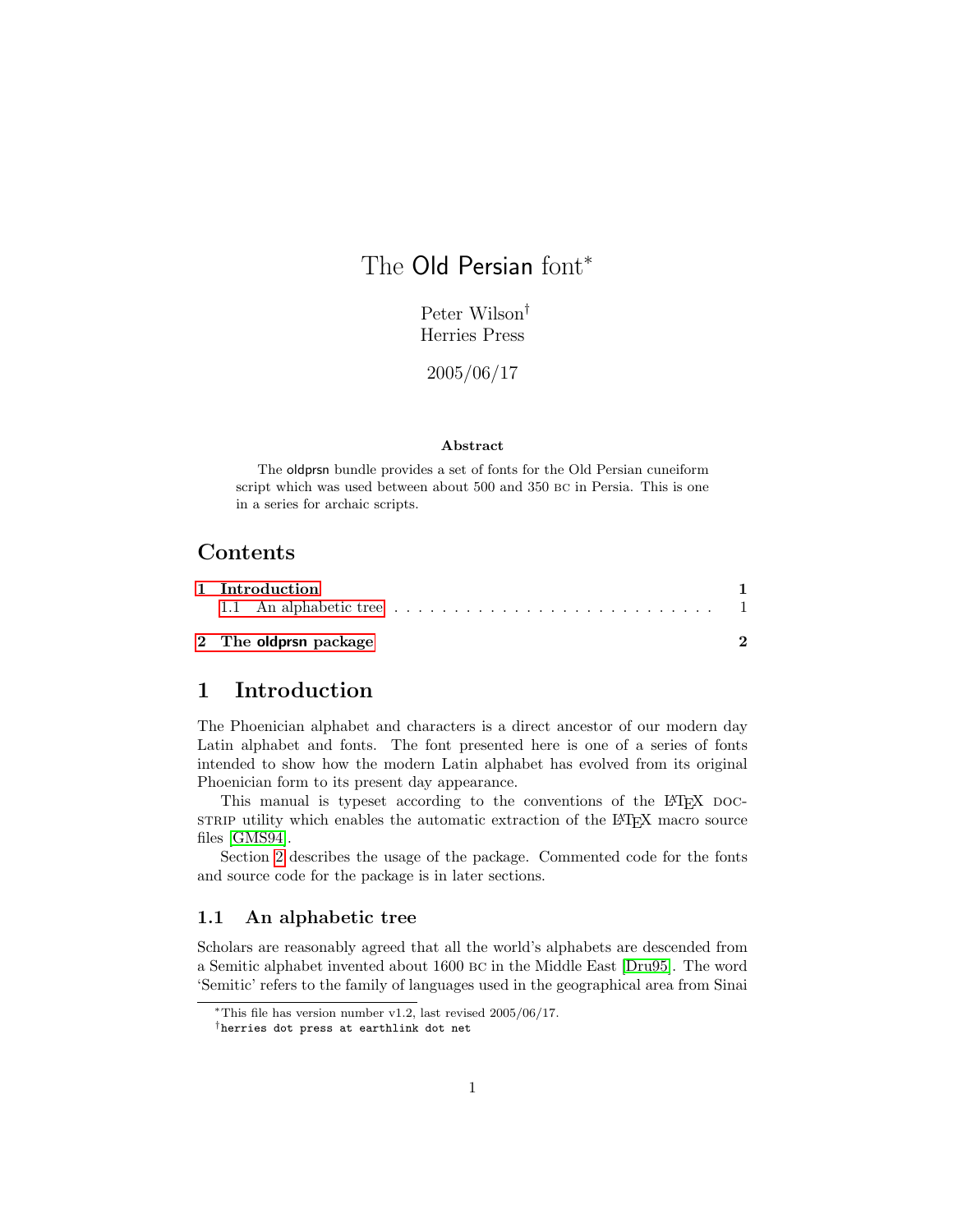in the south, up the Mediterranean coast to Asia Minor in the north and west to the valley of the Euphrates.

The Phoenician alphabet was stable by about 1100 bc and the script was written right to left. In earlier times the writing direction was variable, and so were the shapes and orientation of the characters. The alphabet consisted of 22 letters and they were named after things. For example, their first two letters were called *aleph* (ox), and *beth* (house). The Phoenician script had only one case  $$ unlike our modern fonts which have both upper- and lower-cases. In modern terms the Phoenician abecedary was:

#### A B G D E Y Z H Θ I K L M N X O P ts Q R S T

where the 'Y'  $(vau)$  character was sometimes written as 'F', and 'ts' stands for the tsade character.

The Greek alphabet is one of the descendants of the Phoenician alphabet; another was Aramaic which is the ancestor of the Arabic, Persian and Indian scripts. Initially Greek was written right to left but around the 6th C bc became boustrophedron, meaning that the lines alternated in direction. At about 500 bc the writing direction stabilised as left to right. The Greeks modified the Phoenician alphabet to match the vocalisation of their language. They kept the Phoenician names of the letters, suitably 'greekified', so aleph became the familar alpha and beth became beta. At this point the names of the letters had no meaning. Their were several variants of the Greek character glyphs until they were finally fixed in Athens in 403 bc. The Greeks did not develop a lower-case script until about 600–700 ad.

The Etruscans based their alphabet on the Greek one, and again modified it. However, the Etruscans wrote right to left, so their borrowed characters are mirror images of the original Greek ones. Like the Phoenicians, the Etruscan script consisted of only one case; they died out before ever needing a lower-case script. The Etruscan script was used up until the first century AD, even though the Etruscans themselves had dissapeared by that time.

In turn, the Romans based their alphabet on the Etruscan one, but as they wrote left to right, the characters were again mirrored (although the early Roman inscriptions are boustrophedron).

As the English alphabet is descended from the Roman alphabet it has a pedigree of some three and a half thousand years.

### <span id="page-1-0"></span>2 The oldprsn package

The earliest cuneiform writing, about 2800 bc, was used by the Sumerians in the Middle East [\[Wal87,](#page-2-2) [Hea90\]](#page-2-3). Other cuneiform scripts were used for Akkadian (2300 bc) and Babylonian (2000 bc). These were partly ideographic and partly syllabic scripts. The last dated use of a cuneiform script was in  $75$  AD.

It is claimed that the Old Persian cuneiform script was invented by order of the Achaemenid Persian king Darius I (521–486 BC) for inscriptions on royal monuments. In everday use the Persian scribes used the Elamite cuneiform or Aramaic scripts. Old Persian was abandoned after Ataxerxes III (358–338 bc).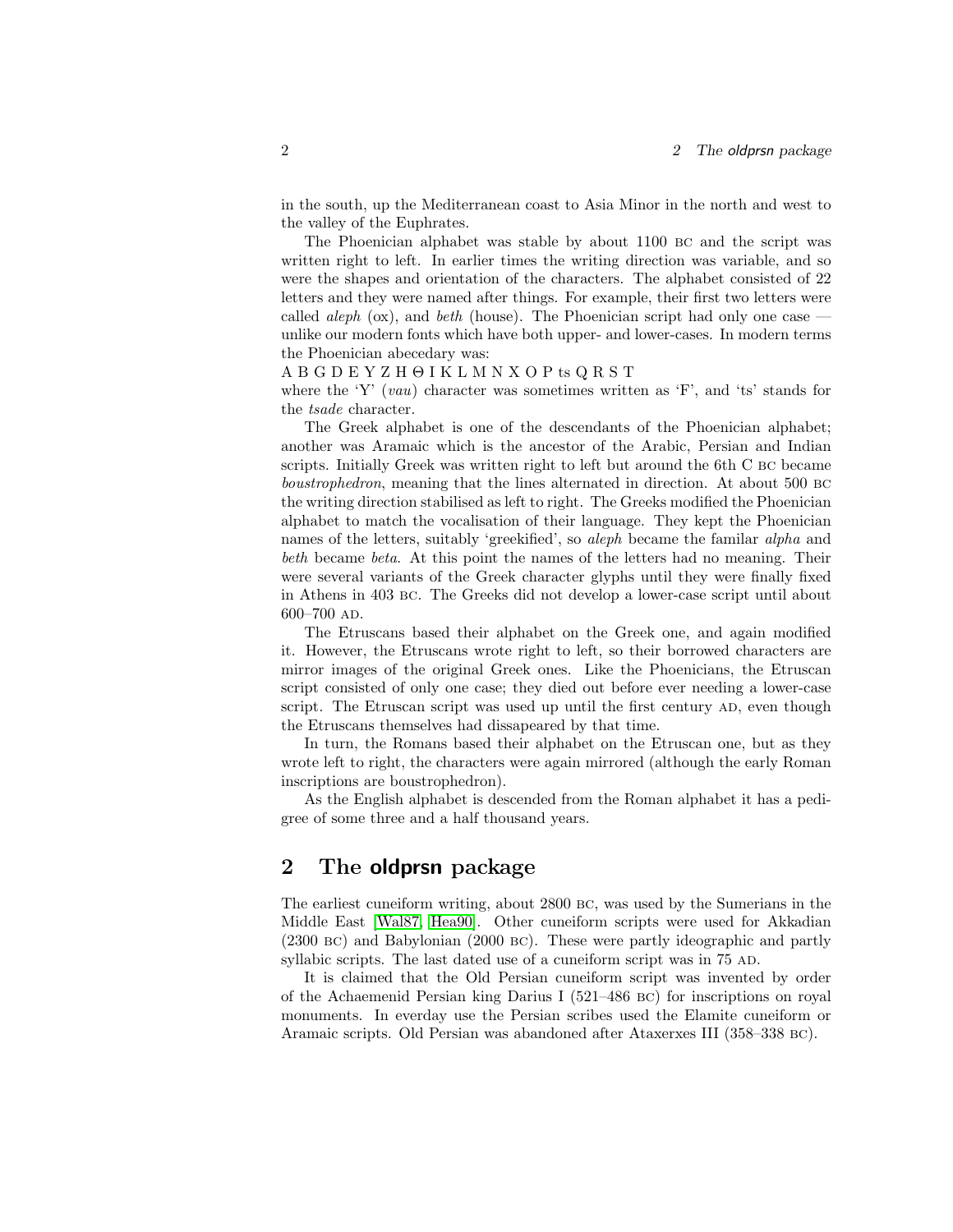### References 3

The script is a syllabary, with 3 vowels and 33 syllabic glyphs. There are also 5 ideograms, some in multiple forms, for king, country, earth, god, and Ahuramazda. The last of these is the name of the Persian god. There are also glyphs for numbers and a word divider. Walker [\[Wal87\]](#page-2-2) gives general information on how cuneiform numerals were used to form numbers; for detailed information consult Ifrah's magnificent work [\[Ifr00\]](#page-2-4). Basically, the writers used a system like the Romans where large numbers were formed by adding smaller numbers.

Table [1](#page-3-0) lists the translitered values of the script and Table [2](#page-4-0) lists the ideographs, numerals, and the word divider.

\copsnfamily This command selects the Old Persian font family. The family name is copsn. \textcopsn The command \textcopsn{ $\langle ASCII/commands\rangle$ } typesets  $\langle ASCII/commands\rangle$ in the Old Persian font.

> I have provided two means of accessing the Old Persian glyphs: (a) by ASCII characters, and (b) via commands. These are shown in Tables [1](#page-3-0) and [2.](#page-4-0)

 $\transliteops$  The command  $\transliteopsn{\*commands*}$  will typeset the transliteration of the Old Persian character commands (those in the third column of the Tables).

\translitcopsnfont The font used for the transliteration is defined by this macro, which is initialised to an italic font (i.e., \itshape).

## References

- [Dav97] W. V. Davies. Reading the Past: Egyptian Hieroglyphs. University of California Press/British Museum, 1997. (ISBN 0-520-06287-6)
- <span id="page-2-1"></span>[Dru95] Johanna Drucker. The Alphabetic Labyrinth. Thames and Hudson, 1995.
- [Fir93] Richard A. Firmage. The Alphabet Abecedarium. David R. Goodine, 1993.
- <span id="page-2-0"></span>[GMS94] Michel Goossens, Frank Mittelbach, and Alexander Samarin. The LaTeX Companion. Addison-Wesley Publishing Company, 1994.
- <span id="page-2-3"></span>[Hea90] John F. Healey. Reading the Past: The Early Alphabet. University of California Press/British Museum, 1990. (ISBN 0-520-07309-6)
- <span id="page-2-4"></span>[Ifr00] Georges Ifrah. The Universal History of Numbers. John Wiley & Sons, 2000 (ISBN 0-471-37568-3). (Originally published as Histoire universelle des chiffres. Robert Laffort, Paris, 1994.)
- <span id="page-2-2"></span>[Wal87] C. B. F. Walker. Reading the Past: Cuneiform. University of California Press/British Museum, 1987. (ISBN 0-520-06115-2)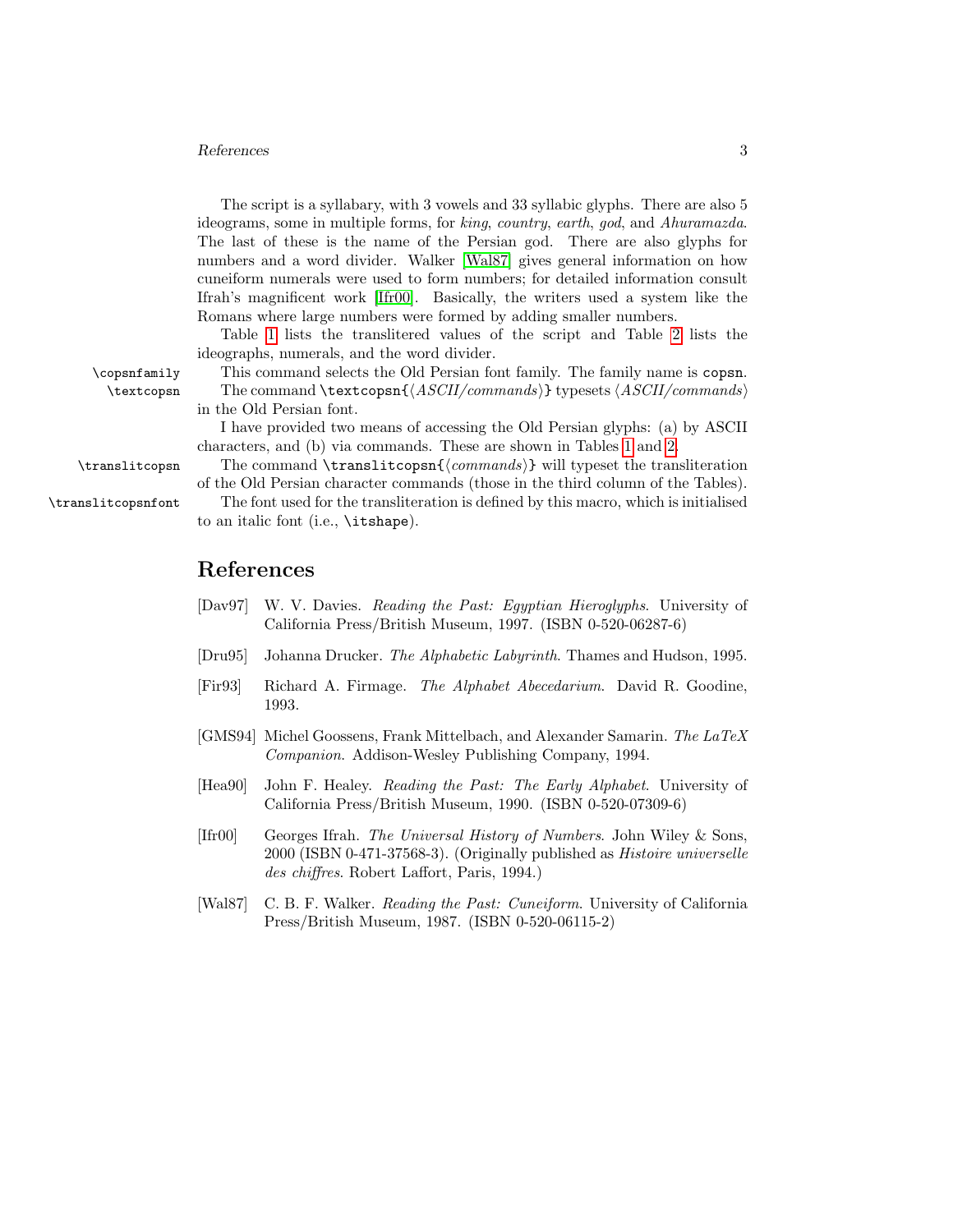<span id="page-3-0"></span>

| Old Persian      | ASCII                   | Command       |
|------------------|-------------------------|---------------|
| $\overline{a}$   | $\rm{a}$                | \0a           |
| $\it i$          | $\mathbf{i}$            | \Oi           |
| $\boldsymbol{u}$ | u                       | \0u           |
| ka               | k                       | \0ka          |
| $k$ u            | Κ                       | \0ku          |
| xa               | X                       | \0xa          |
| $g\overline{a}$  | g                       | \0ga          |
| $g\overline{u}$  | G                       | \0gu          |
| ca               | $\mathbf c$             | \Oca          |
| ja               | $\mathrm{j}$            | \Oja          |
| ji               | J                       | \Oji          |
| ta               | $\mathbf t$             | \Ota          |
| $t\overline{u}$  | T                       | \0tu          |
| $_{tha}$         | $\mathbf O$             | <b>\Otha</b>  |
| ça               | $\mathcal{C}$           | \Occa         |
| $_{da}$          | $\mathbf d$             | \0da          |
| $\, di \,$       | $\overline{\mathrm{P}}$ | \Odi          |
| $\,du$           | D                       | \0du          |
| $n_{a}$          | n                       | $\ln a$       |
| $\overline{nu}$  | N                       | $\lambda$ Onu |
| pa               | p                       | $\log a$      |
| fa               | f                       | \Ofa          |
| ba               | $\mathbf b$             | $\lambda$     |
| ma               | m                       | $\Omega$      |
| $m$ <i>i</i>     | $\ensuremath{\text{W}}$ | \Omi          |
| mu               | М                       | \Omu          |
| ya               | у                       | $\log a$      |
| ra               | r                       | $\sqrt{0}ra$  |
| ru               | R                       | $\Omega$ ru   |
| $l_a$            | 1                       | $\Omega$      |
| va               | $\rm V$                 | $\sqrt{0}$ va |
| $\vec{vi}$       | V                       | \Ovi          |
| sa               | S                       | $\log a$      |
| $\check{s}a$     | S                       | \0sva         |
| za               | Ζ                       | \0za          |
| $_{ha}$          | $\bold{h}$              | $\lambda$     |

Table 1: The Old Persian syllabary